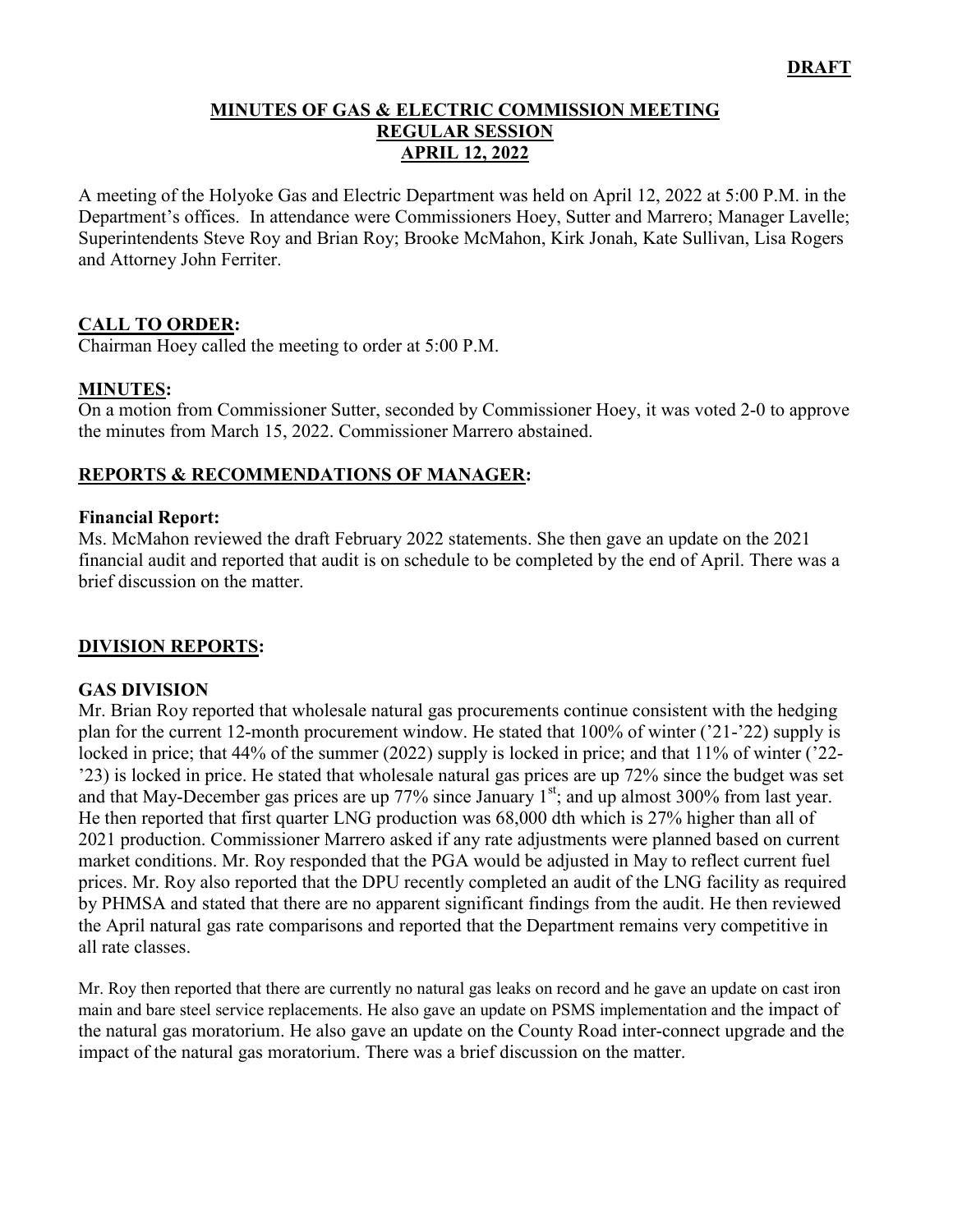### **ELECTRIC DIVISION**

#### **Power Supply:**

Mr. Steve Roy reviewed the April electric rate comparisons and reported that the Department remains competitive in all rate classes. He then reviewed the April Mark-to-Market report and reported that all transactions are within policy limits. He also gave an update on peak load reduction activities and an update on in-progress and proposed Battery Storage projects. He further reported that FERC has recently ruled in favor of the ISO-NE PTO-AC rule changes that allow for reconstitution of certain distributed generation resources. There was a brief discussion on the matter.

## **TRANSMISSION & DISTRIBUTION**

Mr. Roy reported that efforts continue on the H-2 circuit conversion with current activity focused on the Highlands and Ward 4 areas. He stated that the conversion work would continue through the end of June. He also reported that the demolition of the smoke stack at the electric station was completed last week on schedule. He then gave an update on grid modernization efforts and stated that staff is currently focusing on three areas including: SCADA upgrades; AMI deployment acceleration; and a work order/asset management system. There was a brief discussion on the matter.

## **ELECTRIC PRODUCTION**

Mr. Roy reported that March hydro generation was 7.5% above plan and that year-to-date generation is currently 3% behind plan. He then reported that the annual spring canal drawdown inspections and maintenance activities were completed as scheduled and he provided a brief update on Cobble Mountain operations and maintenance activities. There was a brief discussion on the matter.

## **TELECOMMUNICATIONS**

Mr. Jonah gave an update on the status of sales activity and capital projects. He also gave an update on cyber security training and monitoring activities. There was a brief discussion on the matter.

### **MARKETING AND COMMUNICATIONS**

Ms. Sullivan reported that the Customer Satisfaction Survey would be updated starting in June and that the survey would be available in both English and Spanish. She also gave an update on the School Utility Safety program that will start in May and will reach all Pre-K through grade 2 schoolrooms in the City. She then provided a Green Team update that included whole home air source heat pump adoptions by three customers and she reviewed the first quarter energy efficiency report. There was a brief discussion on the matter.

**OLD BUSINESS:** None

**NEW BUSINESS:** None

**BID AUTHORIZATIONS:** None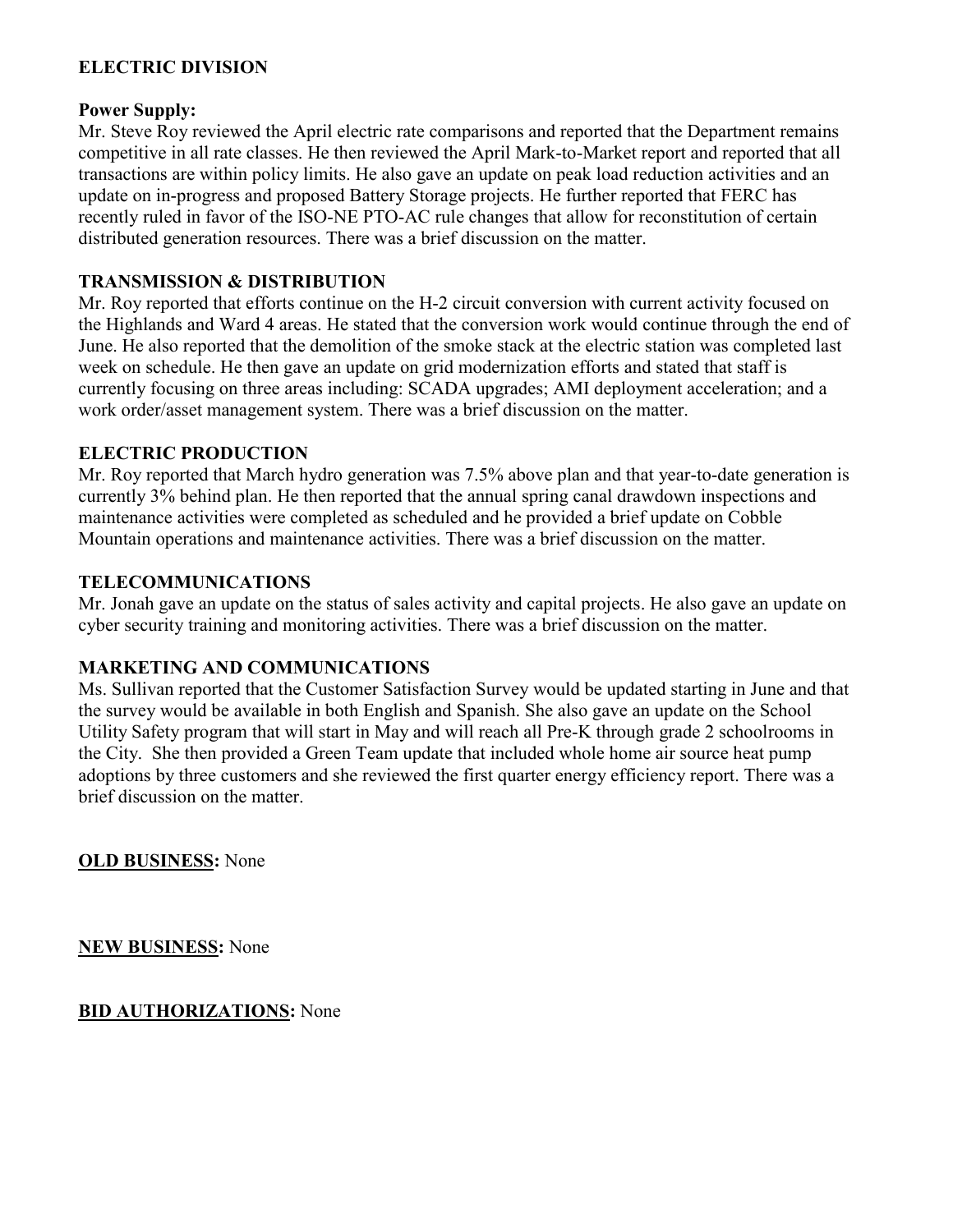### **BIDS RECEIVED:**

**EXCAVATIONS & RESTORATIONS ANNUAL CONTRACT:** Mr. Lavelle recommended that the Commission reject all three bids received on February 23, 2022 and authorize a re-bid for the contract. He stated that the original bid contained clerical errors in the estimated quantities for certain equipment and, based on the advice of counsel, a re-bid is recommended. After a brief discussion and on a motion from Commissioner Sutter, seconded by Commissioner Marrero, it was unanimously voted to reject all bids and authorize a re-bid.

**NETWORK VAULT COVER (HIGH/DWIGHT):** Mr. Lavelle recommended that the Commission award the contract for the Network Vault Cover Replacement to Arrow Concrete Products, Inc., the low bidder meeting all requirements of the solicitation. After a brief discussion and on a motion from Commissioner Sutter, seconded by Commissioner Marrero, it was unanimously voted to award the contract per the recommendation of management.

**2022 CUSTOMER SATISFACTION SURVEY:** Mr. Lavelle recommended that the Commission authorize the expenditure of up to \$12,000 for the 2022 Customer Satisfaction Survey through Great Blue Research. He stated that the Department updates the survey every three years and the survey was last conducted in 2019. He stated that the MEAM group has negotiated a group discount with Great Blue Research, the fire that has conducted the last several surveys. After a brief discussion and on a motion from Commissioner Sutter, seconded by Commissioner Marrero, it was unanimously voted to authorize the expenditure per the recommendation of management.

**LNG FACILITY SURVEILLANCE UPGRADE:** Mr. Lavelle recommended that the Commission authorize the expenditure of up to \$78,482 to upgrade the surveillance system at the Mueller Road LNG Facility. He stated that the existing surveillance system is at the end of its useful life and a new system is required in order to comply with applicable regulations. After a brief discussion and on a motion from Commissioner Sutter, seconded by Commissioner Marrero, it was unanimously voted to authorize the expenditure per the recommendation of management.

**COUNTY ROAD INTERCONNECT UPGRADE:** Mr. Lavelle recommended that the Commission authorize the expenditure of up to \$101,189 to upgrade the County Road natural gas inter-connect. He stated that the existing inter-connect with Westfield Gas & Electric is at the end of its useful life and the recommended expenditure will upgrade the facility while enhancing safety and reliability of the gas distribution system. He noted that the recommended expenditure was included in the 2022 capital budget. After a brief discussion and on a motion from Commissioner Sutter, seconded by Commissioner Marrero, it was unanimously voted to authorize the expenditure per the recommendation of management.

# **COMMUNICATIONS:**

- 02/03/22 Draft Commission Meeting Minutes from 01/13/22
- 03/25/22 JL/DD/Financial Statements, Balance Sheet & Summary Report February 2022
- 03/23/22 SR/JB/Bid Recommendation Excavations & Restorations Annual Contract
- 04/06/22 SR/JB/Bid Recommendation Network Vault Cover
- 04/06/22 JL/KC/2022 Customer Satisfaction Survey
- 04/07/22 BR/RB/Purchasing Approval: Mueller Road Surveillance Upgrade
- 04/07/22 BR/MK/Purchasing Approval: Holyoke-Westfield Gas System Interconnect Upgrades